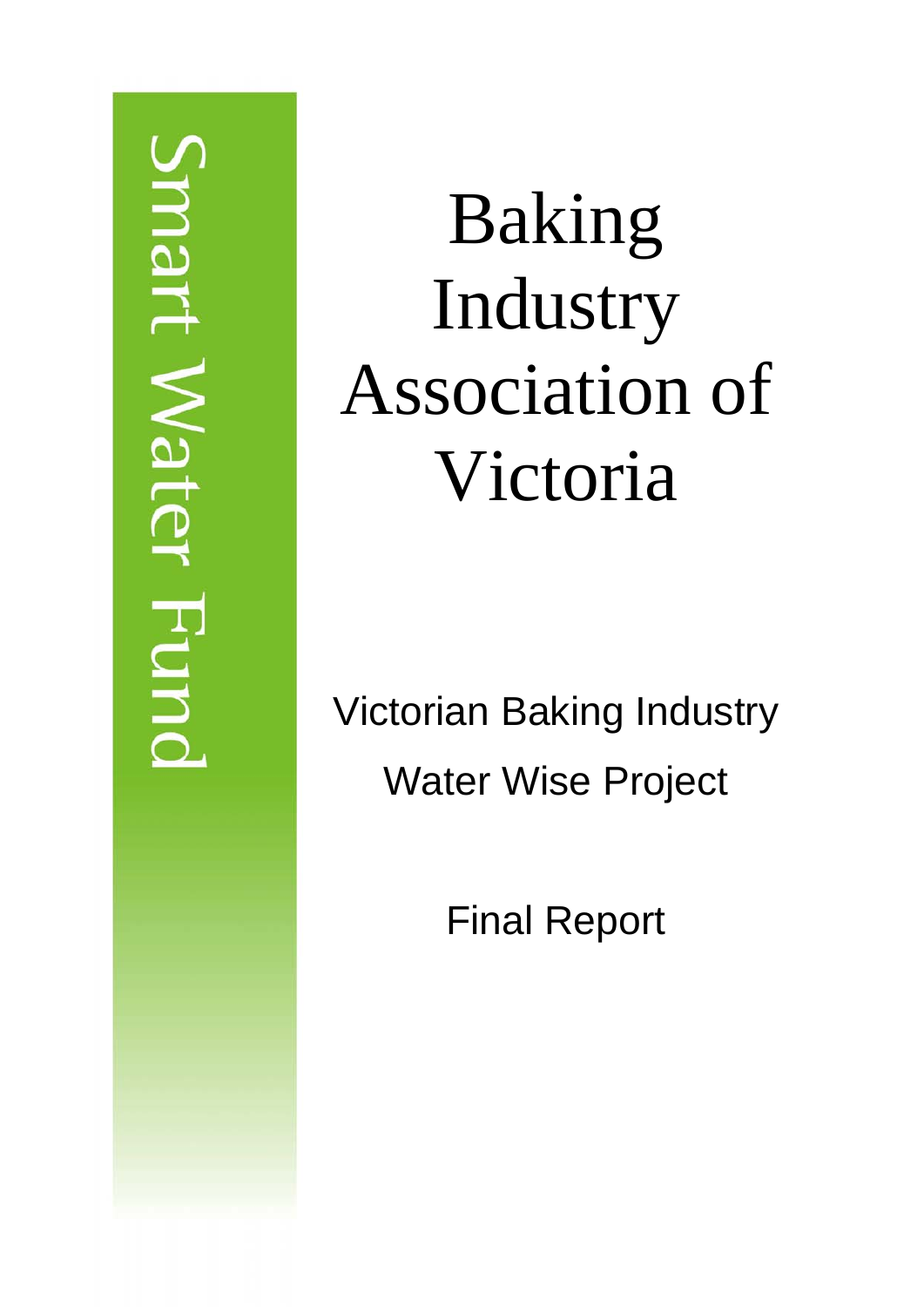## **TABLE OF CONTENTS**

| Smart Water Practice Guide: Helping the Baking Industry improve water efficiency9 |
|-----------------------------------------------------------------------------------|
|                                                                                   |
|                                                                                   |
|                                                                                   |
|                                                                                   |
|                                                                                   |
|                                                                                   |
|                                                                                   |
|                                                                                   |
|                                                                                   |
|                                                                                   |
|                                                                                   |
|                                                                                   |
|                                                                                   |
|                                                                                   |
|                                                                                   |
|                                                                                   |
| 22                                                                                |
|                                                                                   |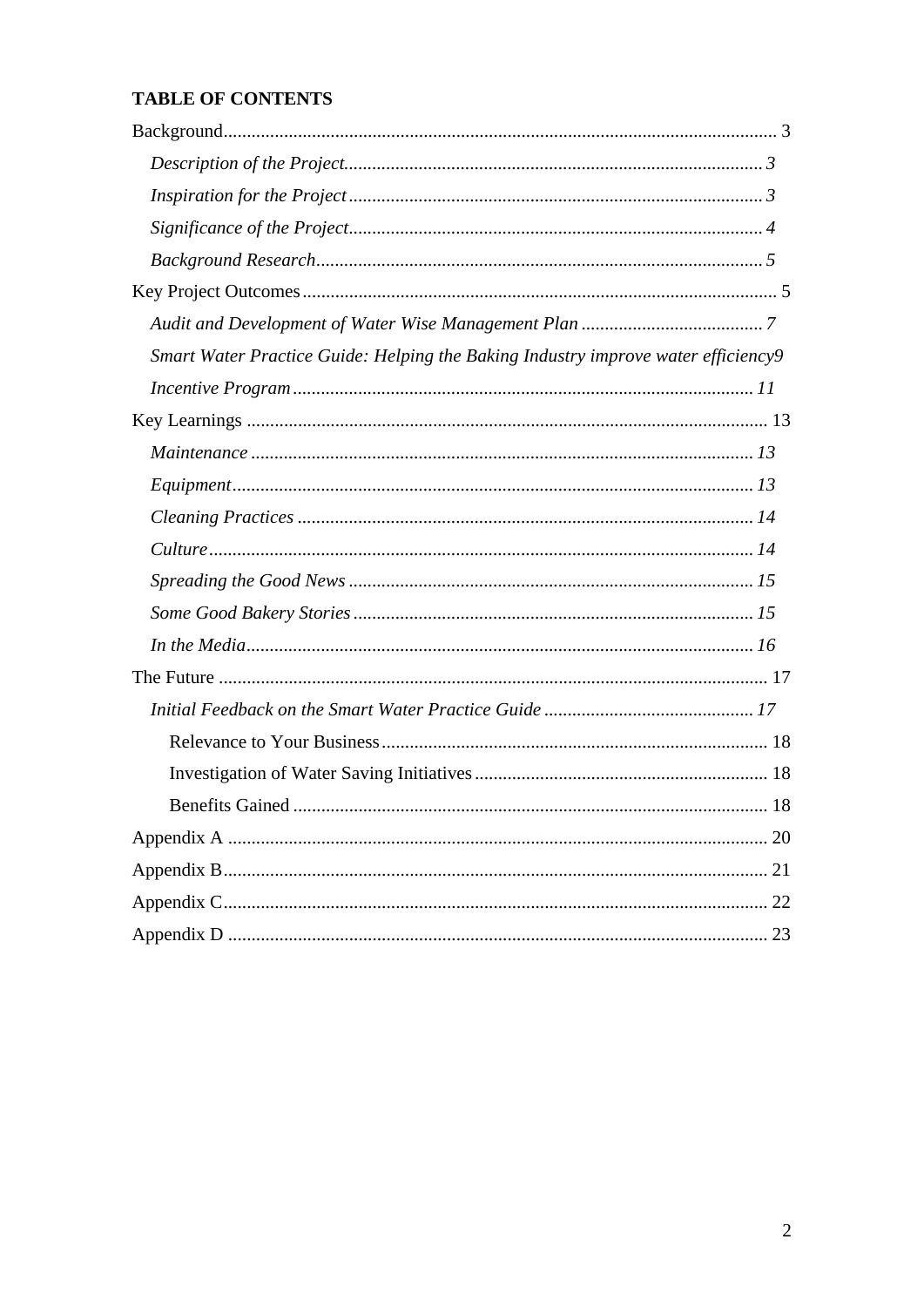# <span id="page-2-0"></span>**Background**

#### *Description of the Project*

In June 2004, the Smart Water Fund awarded the Baking Industry Association of Victoria (BIAV) a grant to investigate ways of improving water use practices in Victorian Bakeries. The research was undertaken by the BIAV and Monash University's Department of Management. The Victorian Baking Industry Water Wise Project involved two stages – Stage 1 being the **Auditing of Water Usage in a selection of Bakeries.** As a result of the audit, **Water Wise Programs** were developed, implemented and monitored for those participating bakeries. Stage 2 of the Project entailed the promotion of the Water Wise Programs through the design and production of a **"Smart Water Practice Guide – Helping the Baking Industry improve water efficiency"**, to assist bakeries to become conscious of water saving initiatives and become smarter by using water in a sustainable way. The Smart Water Practice Guide was distributed across Victoria in November 2005 to 2209 bakeries.

#### *Inspiration for the Project*

The Baking Industry Association of Victoria, conscious of the growing concern and increasing value of Victoria's water resources, embarked upon a water efficiency awareness campaign for the baking industry. In keeping with its goal of providing support and motivation to ensure the success and development of the entire baking industry of Victoria, the BIAV, with the assistance of the Smart Water Fund, researched current water usage in bakeries and based on the findings produced the Smart Water Practice Guide for Bakeries – to help improve water efficiency and save.

The Victorian Baking Industry Water Wise Project was developed upon requests from baking members of the BIAV upon consensus that they wanted the industry to be water wise. Having been involved in similar projects - Energy Efficiency Best Practice Program, OH&S Small Business Self-Assessment Project - they felt that a similar approach could be used to bring about improvements in water efficiency. As a result a report identified the need for a Guide written for bakers by bakers.

As in the case of the Energy Project and OH&S Project, the BIAV has members who can promote its causes. The Victorian Baking Industry Water Wise Project has resulted in the identification of **Water Wise Champions** who are just as enthusiastic as the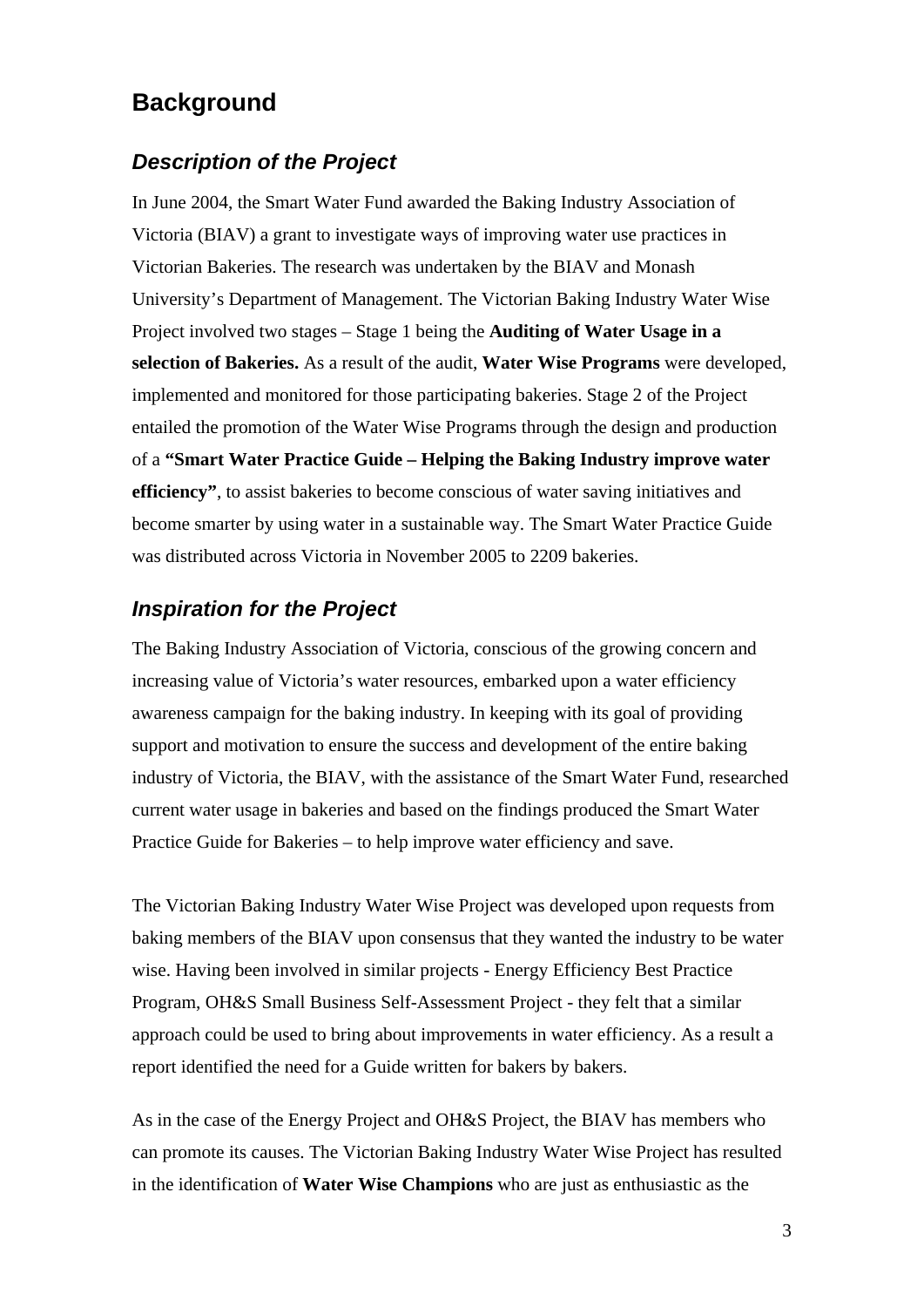<span id="page-3-0"></span>project team about getting water saving ideas off the ground. One such water wise champion is Holger Schinz, from Sunbeam Cakes, who has and continues to support water saving initiatives.

#### *Significance of the Project*

It has also been the BIAV's experience that bakers are not the only people who become Water Wise Champions for the industry. Allied traders/suppliers, as interested parties, are also keen to support the industry and become enthusiastic about spreading the word as to how the industry can become smarter about the use of water. Allied traders/suppliers are members of the BIAV and are represented on the Association's Committee of Management.

**Through the development of specific Wise Water Programs and general guidelines that can be adapted to suit the needs of an individual site, bakers have been provided with examples of how their colleagues have become smarter about the use of water and how they have saved themselves money as a result. Water saving has an impact on the bottom line and can improve their business.** 

The Smart Water Practice Guide provides **practical advice** on actions bakers can take to save water and money starting *immediately* through simple changes in bakery practices, which involve little or no capital investment. In the *longer term*, the water saving initiatives can become part of the baker's overall plans for improvements and upgrades at the bakery.

In terms of *positive and negative impacts*, the primary research conducted and the specific Wise Water Programs have assisted in dispelling myths whilst providing confidence that the water saving initiatives are worth implementing. An example of one of the myths that have been dispelled was the preconception that most water in a bakery is used in the product itself. The research found that most water was actually used in cleaning the bakery. Prior to undertaking the research it was thought that water quality may be an issue in some regions. However, participants across the metropolitan water authorities did not report any issues with water quality particularly in terms of the effect on the product.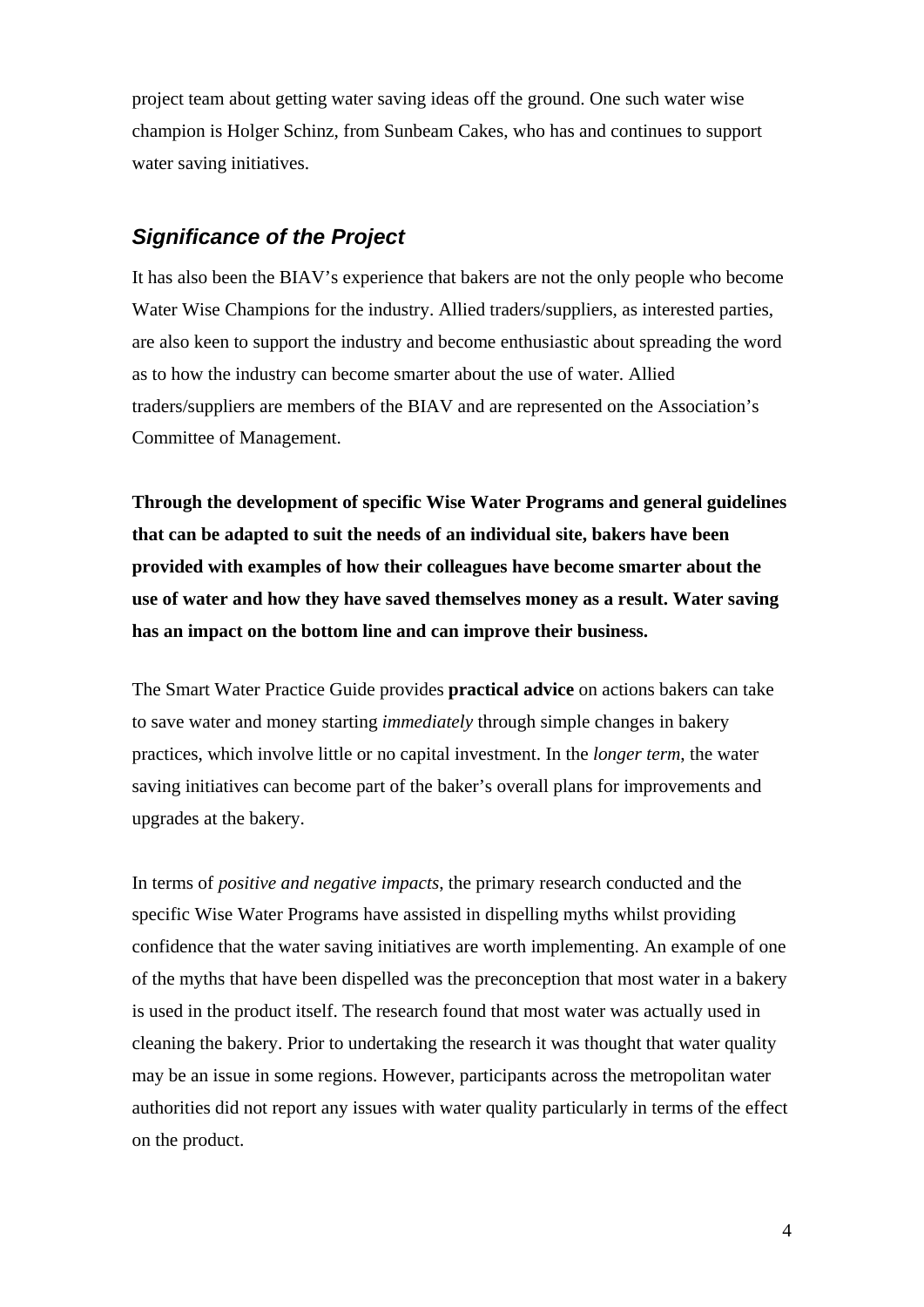# <span id="page-4-0"></span>*Background Research*

**The Baking Industry Association of Victoria's research indicates that the Baking Industry is largely unaware of its water consumption and has therefore not unlocked the potential of water savings.** The Smart Water Fund allowed the BIAV to conduct primary research and get the water saving ideas off the ground.

The approach that was used for the Victorian Baking Industry Water Wise Project was also successfully utilised by the Energy Efficiency Best Practice Program [Commonwealth Department of Industry, Science and Resources] when it set out in 2001 to cut energy costs in shop bakeries and to take action on greenhouse emissions. The BIAV was actively involved in the Program which saw, for a great number of its members, a cut in their energy costs by 20% or more. Whilst the use of hot water was a component of the Program, its focus was on Energy Management Programs that looked at baking equipment, refrigeration, lighting, air-conditioning, ventilation, space heating and bakery layout.

# **Key Project Outcomes**

Several key outcomes were achieved in relation to both stages of the project. The key outcomes for Stage 1: Audit of Water Usage in the Baking Industry in Victoria includes:

- The primary research identified the usage of water in bakeries and provided the framework for developing water saving initiatives; and
- The development of Water Wise Programs which were used as templates to save water and reduce costs at the bakery.

It was found that the key areas in which water is used within bakeries falls under the following categories: within the product, equipment, cleaning practices and amenities (internal and external). Wastage is dependent on each unique baking business and the particular variables that pertain to their operation. However most water was wasted through inefficient cleaning procedures; which is commonly linked to individual cultural practices.

The key outcomes for Stage 2: Educate, Promote and Market Water Wise Programs for the Baking Industry includes: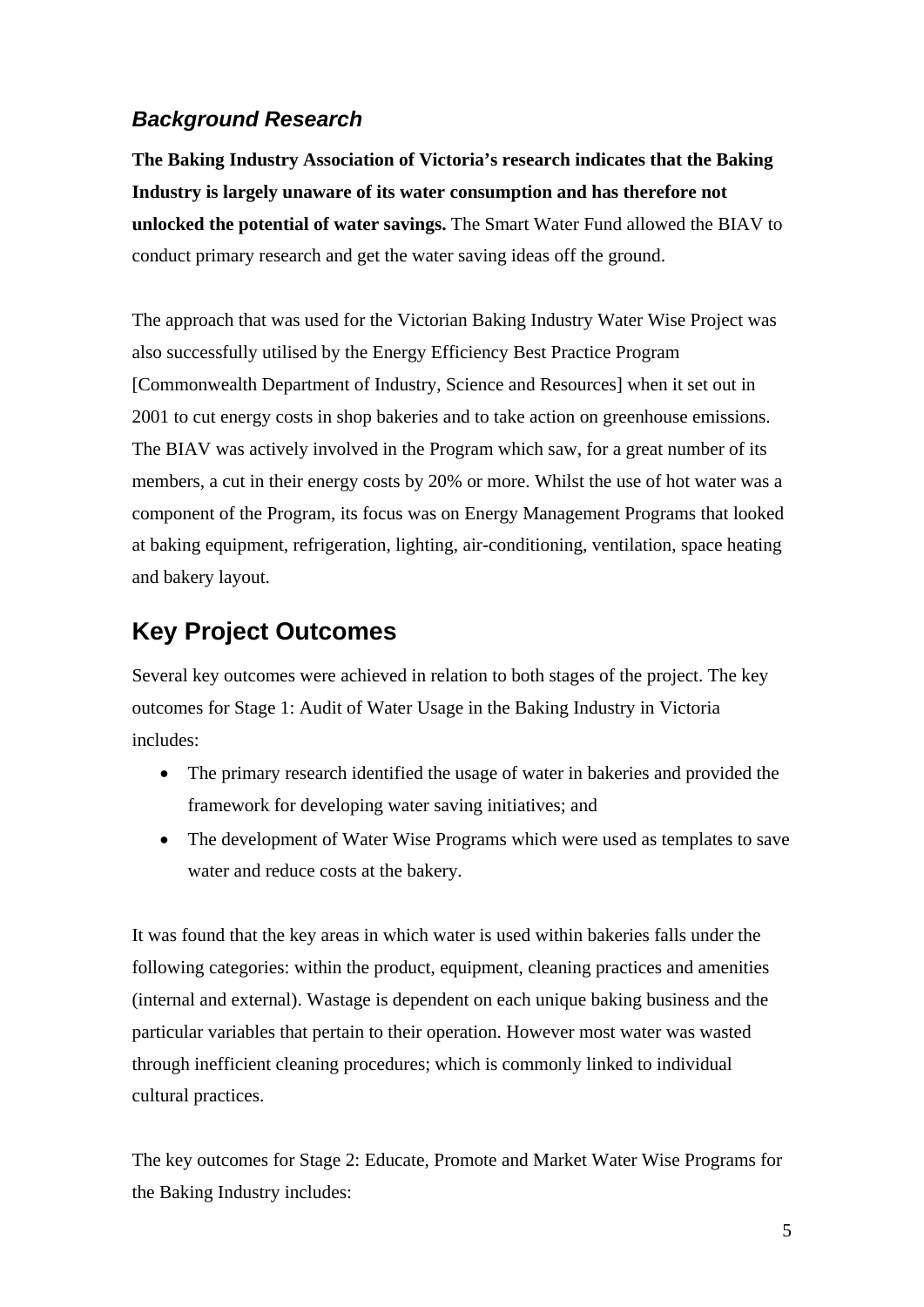- The development of a user friendly Smart Water Practice Guide that bakers can use as a reference and to develop their own Water Wise programs;
- An educated baking industry with the knowledge about how to be smarter with the use of water;
- The adoption of water saving initiatives that result in a reduction in the demand for water in the Baking Industry;
- Achieve savings, both in financial and resource terms, at individual bakeries which may be passed onto customers and the community; and
- Display industry and community leadership in building a better environment.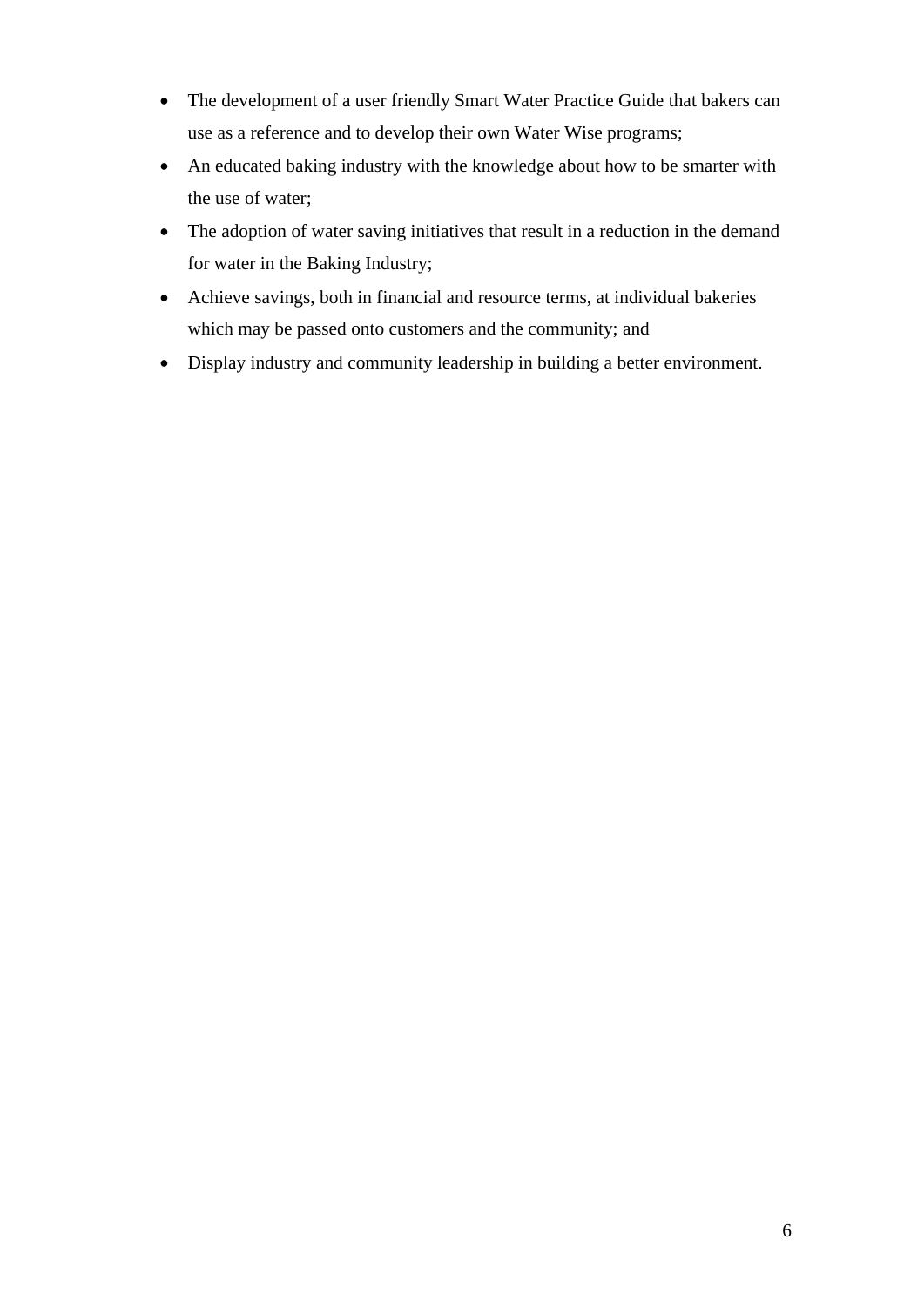#### <span id="page-6-0"></span>*Audit and Development of Water Wise Management Plan*

The first stage of this project involved Auditing Water Usage within 15 participating bakeries that were representative of the industry. Demographics of the participants are outlined in Appendix A. The sites were evenly spread between the following water regions: South East Water, Yarra Valley and City West Water. The sample comprised of wholesalers, retail, bakery café and franchised outlets. Businesses were categorised as wholesale or retail. Retail was further broken down based on whether goods were consumed within the store (i.e. café) or taken away from the store. Other measures include: product category, annual turnover, kilograms of flour used per week and number of employees (see Appendix A).

The water usage audit resulted in the development and implementation of **Water Wise Programs.** Based on the initial phase of the project it was found that opportunities exist to improve water use practices across the Victorian Baking Industry. It was found that the majority of water is used in cleaning and amenities rather than in the product itself. Some cleaning examples and facts are captured below:

- Washing dishes and trays in a commercial sink generally requires more water and use of labour. Given a commercial sink requires about 40 litres to fill and a water efficient dish washer may use as little as 15 litres.
- Hoses used without control devices can be extremely wasteful; simple flow control devices are inexpensive and easy to install and can reduce water flow by up to 50%.
- Pressure cleaners use significantly less water. It was found that high pressure water cleaners can use up to 80% less water than a normal hose for many cleaning tasks.

Other findings:

- Bakers that mainly produce bread used more water in the product itself compared to other product mixes;
- Culture impacts on the way water is used, with traditional practices (particularly hosing down floors) adversely impacting the adoption of water conservation practices;
- There is a lack of awareness of the available water saving devices that exists;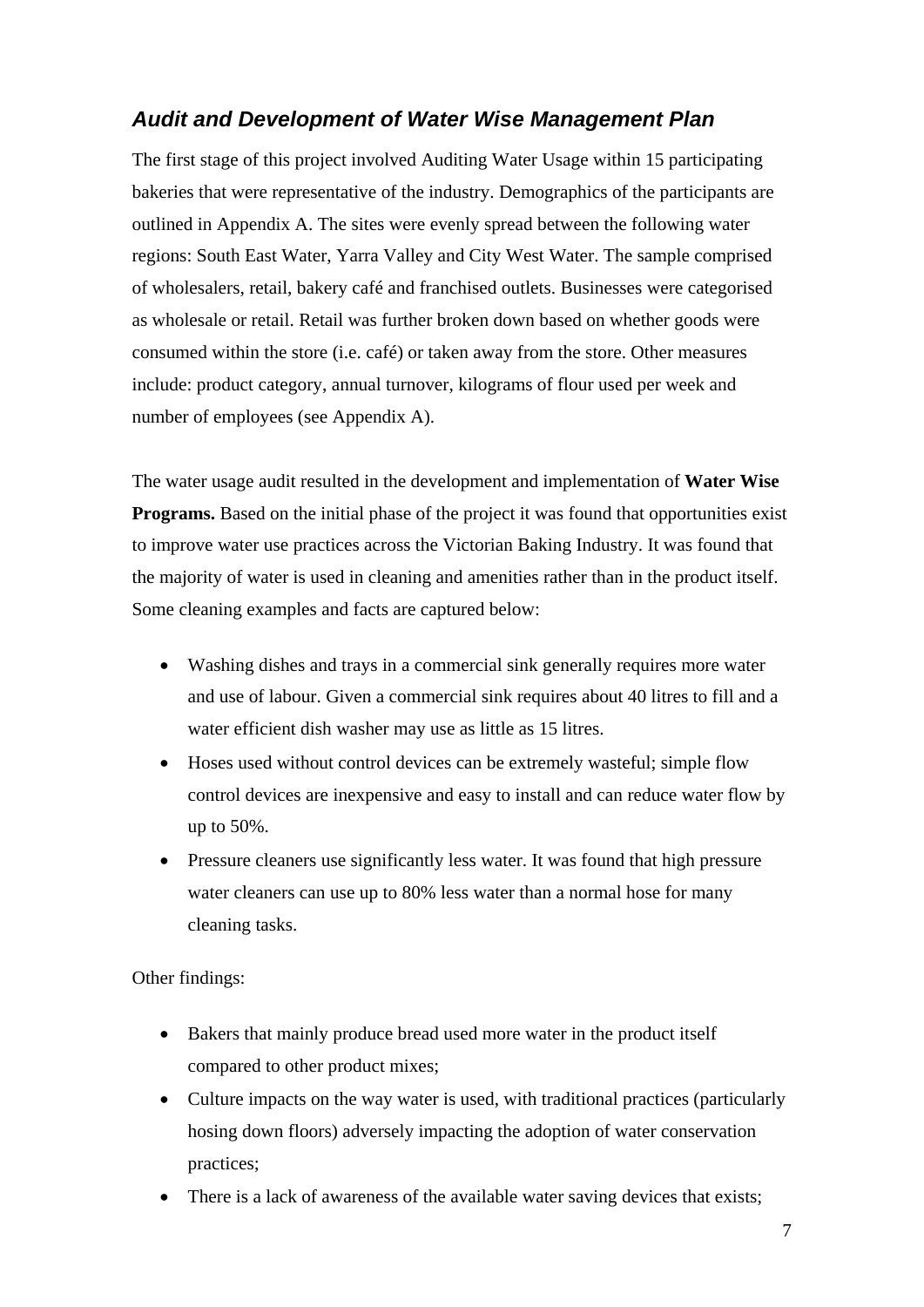- There are limited opportunities for water re-cycling due to food safety requirements and physical space limitations;
- The use of water (particularly hot water) is essential for food safety purposes;
- A small percentage of businesses have efficient water conservation strategies in place. For example, smart building design, the use of suitable equipment and cleaning schedules that specifies the amount of water to be used for each task.

The main purpose of the Water Wise Management Plan was to help bakeries that participated in the initial research, to identify opportunities to conserve water and to establish an action plan to implement their goals. The information provided for each key area (Maintenance, Equipment, Cleaning and Culture) allowed bakeries to develop an Action Plan. Feedback we received from the Plans was incorporated into the Smart Water Practice Guide.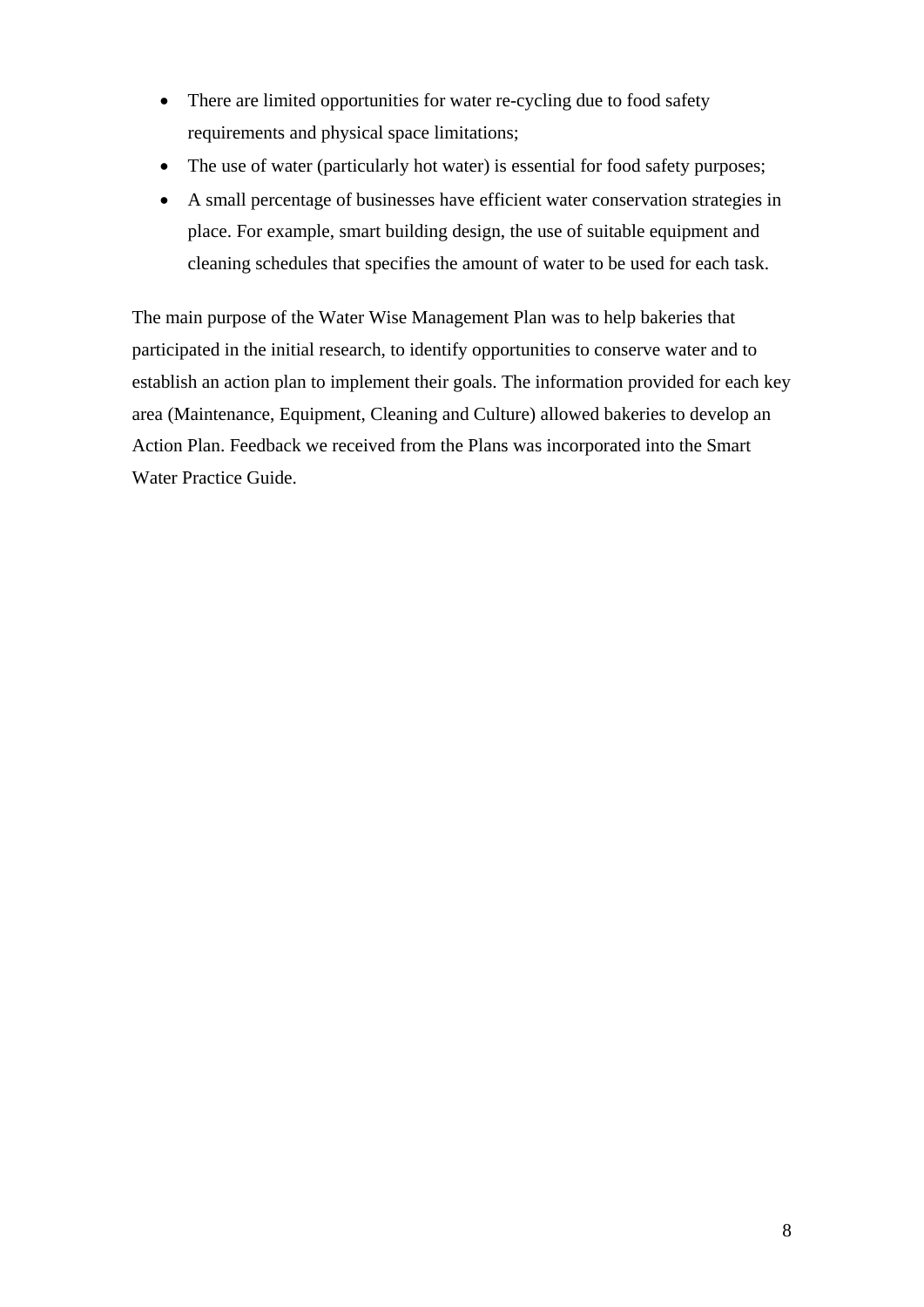# <span id="page-8-0"></span>*Smart Water Practice Guide: Helping the Baking Industry improve water efficiency*

#### **The Smart Water Practice Guide includes:**

- An overview of the benefits of pursuing a Water Wise Management Plan;
- Tips on how to get started:
- An audit tool to help you identify how much water you use;
- Water Wise Checklists in relation to the following key areas: maintenance, equipment, cleaning practices and cultural considerations;
- A Template for implementing and developing a Water Wise Action Plan;
- Information on relevant products that may help the baker achieve water saving goals;
- Two case studies:
- Worksheets that can be modified to suit individual needs. Copies can be downloaded from the CD;
- A list of useful resources and
- Water usage facts, tips for new bakery sites and tips for bakeries.

The main purpose of the Smart Water Practice Guide was to help bakeries identify opportunities to conserve water and to establish an action plan to implement their goals. It contained information for each key area (Maintenance, Equipment, Cleaning and Culture) thus allowing bakeries to develop and implement Water Wise Management Plans.

The objectives of the Smart Water Practice Guide were to:

- 1. Assist bakeries in understanding their current water usage by conducting a water audit.
- 2. Help bakeries identify opportunities to conserve water by working through a series of Water Wise Checklists. These Checklists were related to four key areas; Maintenance, Equipment, Cleaning and Culture.
- 3. Transfer actions into their Water Wise Action Plan (See Table 1).
- 4. Provide incentives An incentive plan for bakeries to participate in water conservation was detailed in the Guide.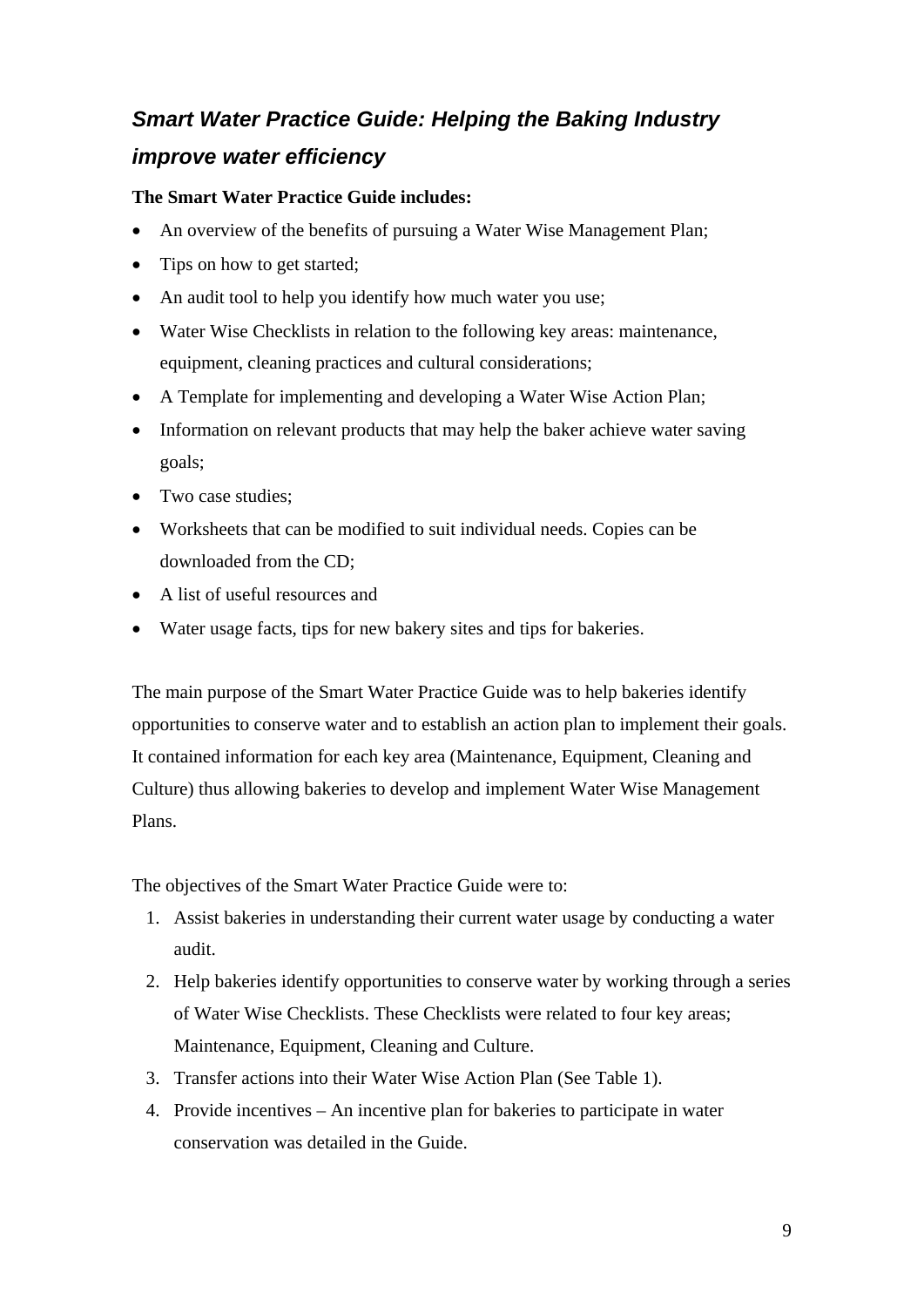An example of a Water Wise Action Plan was provided in the Guide (See Table 1). The purpose of it was to provide bakers with an example to help them develop and prepare their own Water Wise Action Plan. This is achieved by identifying a manageable number of goals, accountability and tracking progress.

| Item           | Action             | Outcome         | Responsibility | Date         | <b>Status</b> |  |  |  |
|----------------|--------------------|-----------------|----------------|--------------|---------------|--|--|--|
| Number         |                    |                 |                |              |               |  |  |  |
| Maintenance    |                    |                 |                |              |               |  |  |  |
| 1              | Leak check through | Identify hidden | Manager        | First day of | Fine, repeat  |  |  |  |
|                | meter observation  | leaks           |                | the month    | next month    |  |  |  |
| Equipment      |                    |                 |                |              |               |  |  |  |
| $\overline{2}$ | Supply tubs to     | Limit water use | Manager        | Today        | Done          |  |  |  |
|                | insert into large  | by not having   |                |              |               |  |  |  |
|                | wash up sink       | to fill sink    |                |              |               |  |  |  |
|                |                    | every time      |                |              |               |  |  |  |
| 3              | Replace toilet     | Less water      | Owner          | End of       |               |  |  |  |
|                | system             | used            |                | January      |               |  |  |  |
| $\overline{4}$ | Efficient          | Achieved        | Manager        | Today        | Done          |  |  |  |
|                | dishwasher use     | through staff   |                |              |               |  |  |  |
|                |                    | training        |                |              |               |  |  |  |
| Culture        |                    |                 |                |              |               |  |  |  |
|                | Remove hose in     | Reduce          | Supervisor     | Today        | Done          |  |  |  |
|                | wash up area       | temptation to   |                |              |               |  |  |  |
|                |                    | hose            |                |              |               |  |  |  |
|                |                    | everything      |                |              |               |  |  |  |
|                |                    | down            |                |              |               |  |  |  |

**Table 1: Example Water Wise Action Plan** 

The Smart Water Practice Guide was sent to 2209 bakeries around Victoria, including both metropolitan and regional areas. A total of 298 Guides were dropped off at head offices of Bakers Delight (218) and Brumby's Bakeries (80). Table 2 provides a breakdown of the regions in Victoria that received a copy of the Guide. Guides that were returned or not distributed due to business closure will be sent to the Registered Training Organisation (members of Victorian Baking Industry Training Network) to be used as part of the training program for apprentices.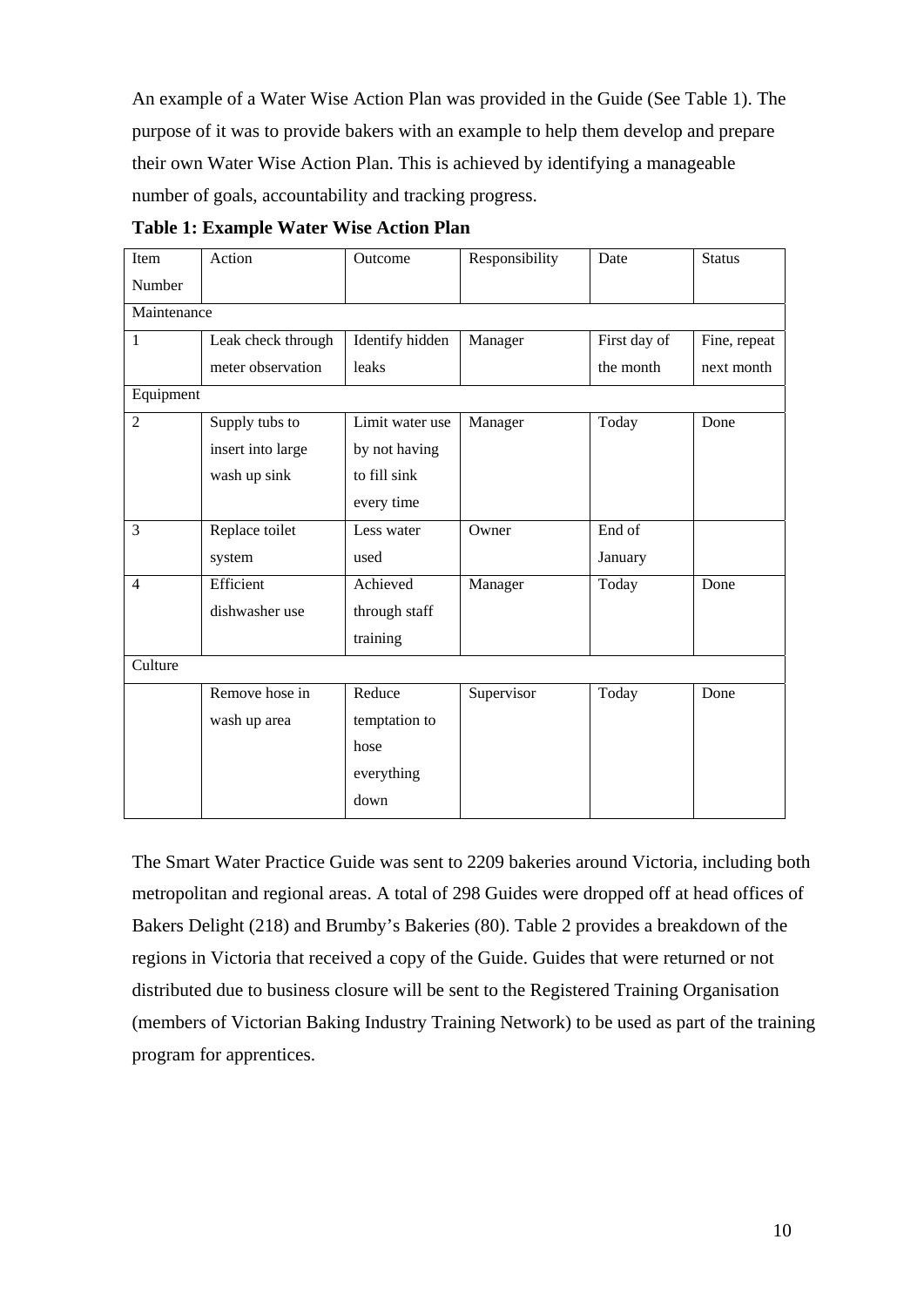<span id="page-10-0"></span>

| Table 2: Distribution of Smart Water Guide - *These bakeries were called upon and the Guide |  |
|---------------------------------------------------------------------------------------------|--|
| hand delivered to them.                                                                     |  |

| <b>Regions/Return Mail</b> | <b>Member</b>  | NON-           | NON-           |
|----------------------------|----------------|----------------|----------------|
|                            | <b>Mailout</b> | <b>MEMBER</b>  | <b>MEMBER</b>  |
|                            |                | <b>Mailout</b> | Callout*       |
| Barwon/9                   | 27             | 32             | $\overline{7}$ |
| Central Highlands/2        | 21             | 20             | 9              |
| East Gippsland/0           | 17             | 9              | 4              |
| Eastern Melbourne/9        | 145            | 120            | 172            |
| Gippsland/1                | 15             | 23             | 8              |
| Goulburn/2                 | 39             | 9              | 9              |
| Inner-Central Melbourne/23 | 72             | 95             | 56             |
| Loddon/0                   | 32             | 16             | 11             |
| Mallee/0                   | 11             | $\overline{7}$ | 5              |
| Mornington Peninsula/0     | 42             | 40             | 11             |
| Northern Melbourne/9       | 54             | 138            | 73             |
| Ovens-Murray/1             | 24             | 9              | 3              |
| Southern Melbourne/18      | 115            | 84             | 81             |
| Western District/0         | 19             | 7              | 5              |
| Western Melbourne/9        | 57             | 91             | 45             |
| Wimmera/2                  | 13             | $\overline{7}$ | $\overline{2}$ |
| TOTALS/85                  | 703            | 707            | 501            |

#### *Incentive Program*

The Smart Water Practice Guide contains an incentive program to encourage participation in Water Wise programs. Achieving the criteria of the program entitles each bakery to a certificate and badges (Please see Appendix B). It is planned that those bakers who have saved water and reduced costs will be recognized for their efforts with the awarding of certificates that they can proudly display at their bakeries. These awards can be most effective in raising the profile of the bakery as they do impress customers who see their baker as showing leadership and concern for the environment. Button badges have been produced so that they can be worn by all staff. It is hoped that the badges will help to reinforce the water saving messages.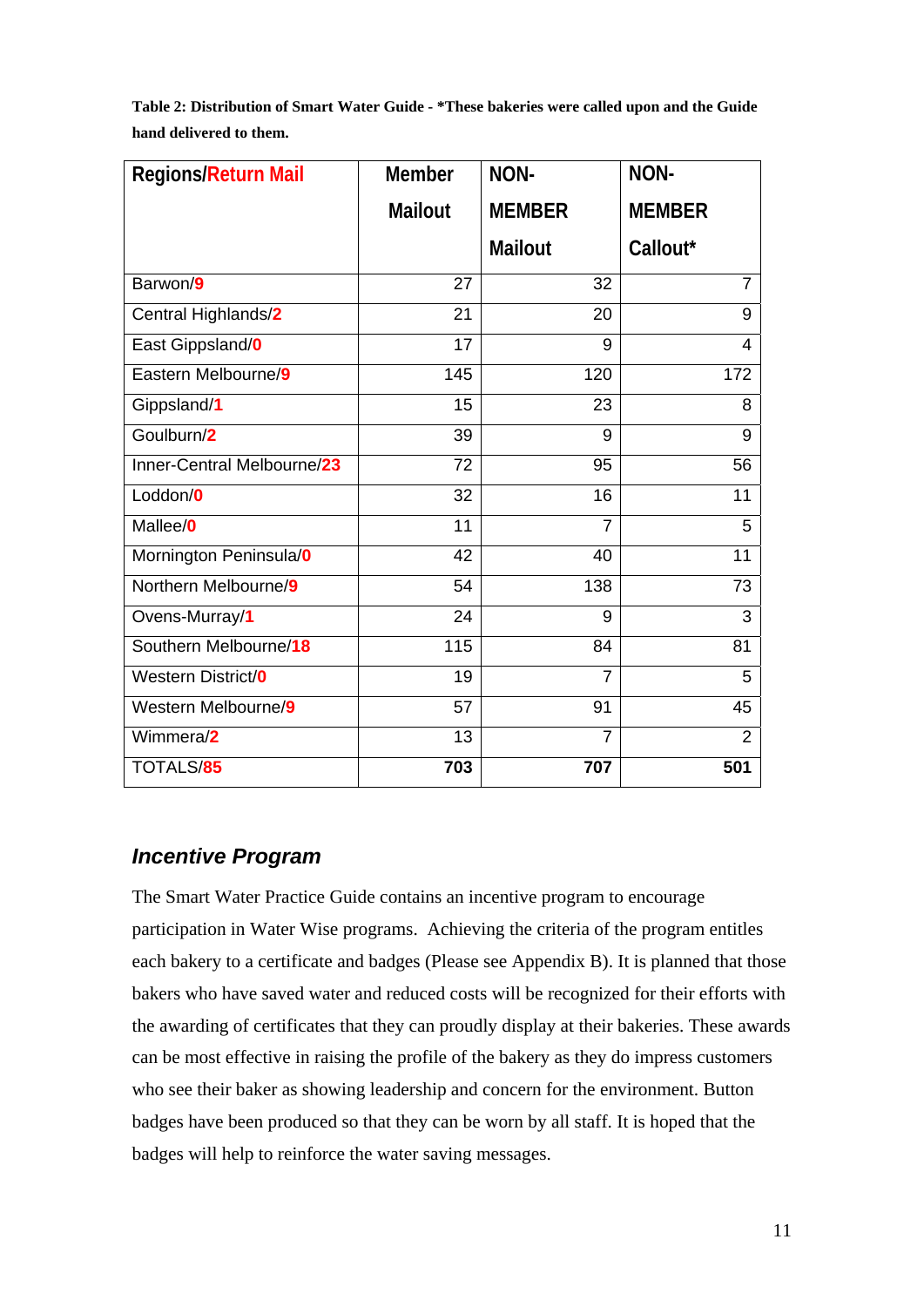The BIAV will conduct a 12 month dedicated program to encourage bakeries to:

- o Develop an Action Plan
- o Implement the Action Plan
- o Complete the recognition sheet (as provided in the Guide) in order to be eligible for certificates, badges and publicity.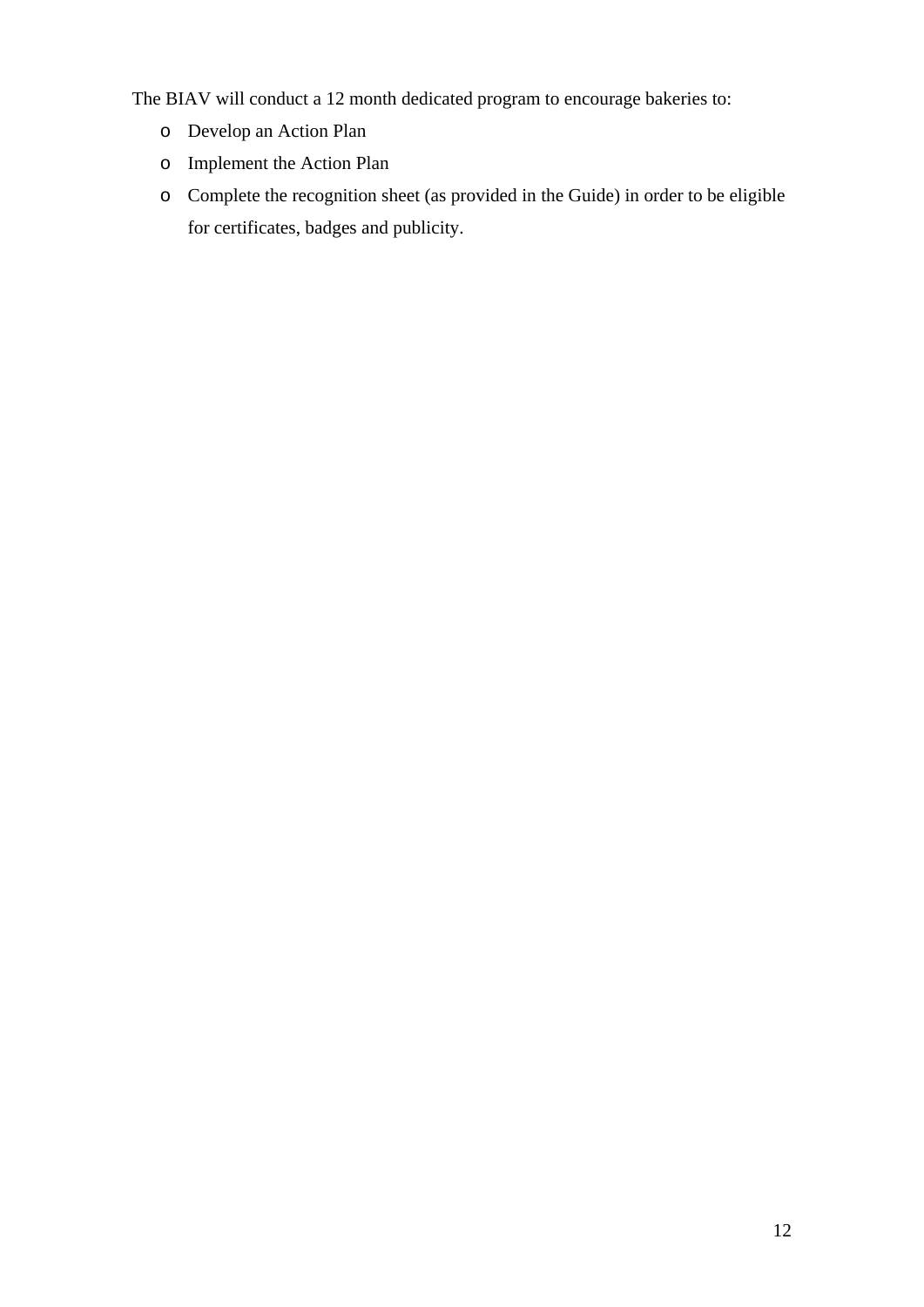# <span id="page-12-0"></span>**Key Learnings**

The project set out to achieve savings – saving of Victoria's water resources and bottom line savings for bakeries through the use of more efficient and effective water usage practices. Benefits, other than financial for the bakeries, that were achieved by bakeries include: social/branding benefits, environmental benefits and the feeling that bakeries and their staff are contributing to the important need to reduce water usage. For example, Mark's Quality Cakes has received some positive media attention (See Appendix C) by participating in this project. Mark Bartolo, owner, believes that the media attention he has received has been useful from a branding perspective.

One of the key messages of the Smart Water Practice Guide was to demonstrate to bakeries that financial savings may be realised in many forms, for example: direct decrease in water bill or in more indirect ways such as decrease in other utilities' bills due to decreased requirement in hot water, pumping, heating, cooling and treatment requirements. This section of the report captures the key learning and solutions provided to bakeries under the four main areas of: maintenance, equipment, cleaning and culture.

#### *Maintenance*

A key message presented in the Smart Water Practice Guide was the importance of general maintenance. Some of the maintenance tips provided did not involve a financial outlay. For example, regular monitoring of the water meter as a way of identifying leaks does not involve a financial outlay. The Smart Water Practice Guide provided a record sheet for each meter reading in order to identify hidden leaks. Feedback from recipients of the Smart Water Practice Guide has indicated that regular meter monitoring was one of the most frequently implemented actions due to the practicality of what's required to implement it. It was also found that regular maintenance of equipment, fittings and amenities; contributes to the potential longevity and the costs associated with inefficient or ineffective operations. An effective maintenance program will incorporate preventative and proactive strategies.

## *Equipment*

The Smart Water Practice Guide provided knowledge on determining the water conservation rating of products available on the market, and the range of equipment/devices that uses water efficiently. Energy and water efficient models may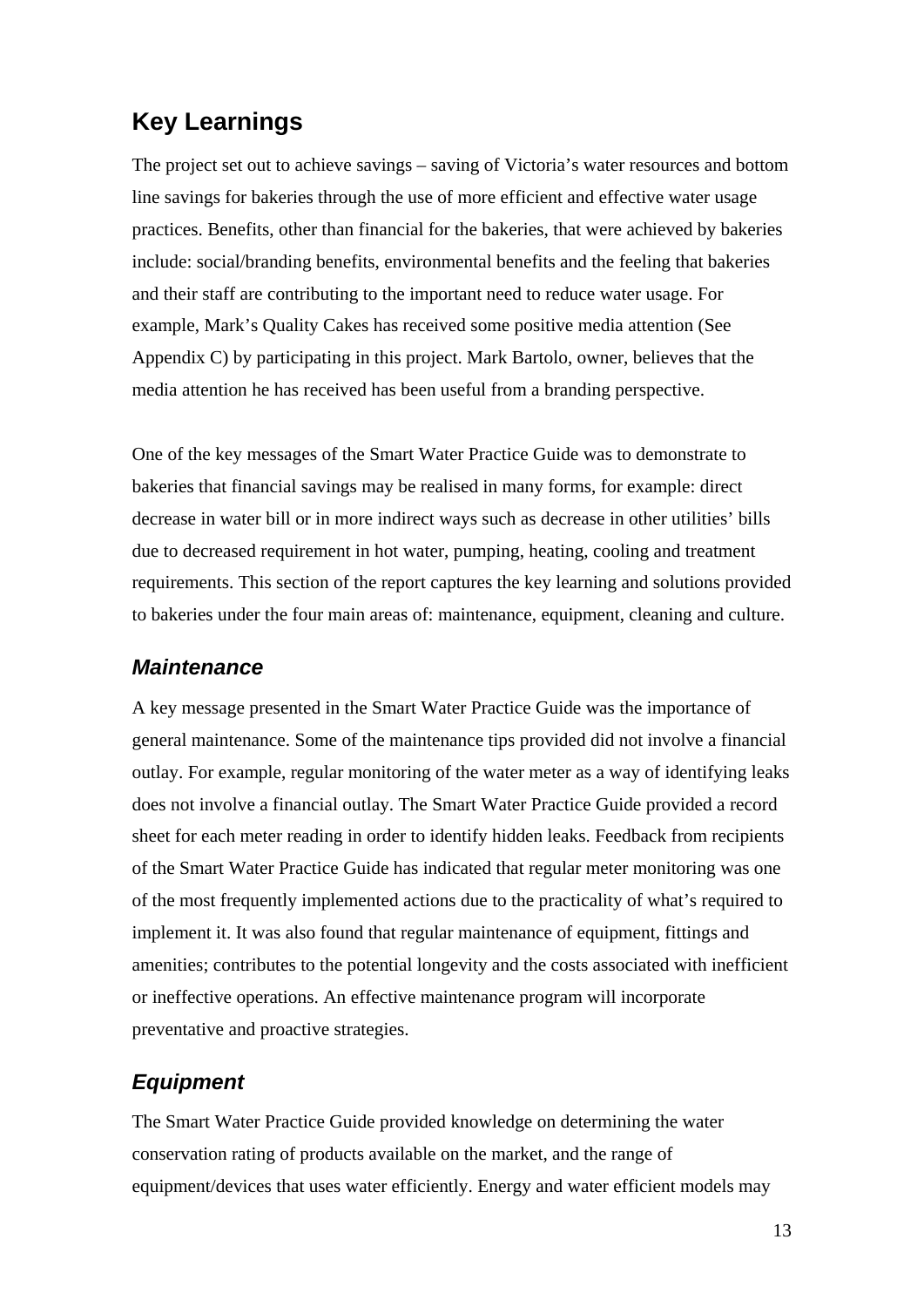<span id="page-13-0"></span>offset a higher purchase price. Examples of water conservation solutions included: dualflush toilet systems, trigger nozzles, flow control devices, circulating pumps (with timers) and washing machines.

#### *Cleaning Practices*

The key learning that come out of cleaning practices was having current and relevant cleaning schedules in place. Cleaning schedules are a way of identifying everything that needs to be cleaned in the business and considers the water usage in each task. Solutions offered to bakeries included: developing their cleaning schedules, outlining the steps to proper cleaning, using brooms or pressure cleaners instead of hoses, operating an efficient dishwasher, alternative cleaning systems and introducing wet and dry areas.

#### *Culture*

The key learning when looking at the culture of a bakery is to be aware of how traditional practices have an adverse impact on water usage. Some suggestions to initiate a positive cultural change with water use include: developing a Water Wise Policy, provide training opportunities, communication, and incorporating accountability into each action item. These outcomes can be achieved by having support from management, tracking and reporting achievements and celebrating milestones.

**In summary, it was found that the best way to save water is to establish a plan of action. It is important to know what activities use the most water, to measure water usage, and prepare a plan to reduce water consumption for priority activities. The Smart Water Practice Guide sought to help bakeries prioritise and develop plans tailored to their site; and to provide some guidelines and tips to assist bakeries to audit their water usage and implement and monitor their Action Plan. The Action Plan was kept as user friendly as possible to ensure that it has ongoing application and support. The Action Plan allowed bakeries to identify a manageable number of the goals that you want to achieve, to be accountable and to track progress. Putting these goals in writing will help ensure that they can measure the outcomes that they aim to achieve.**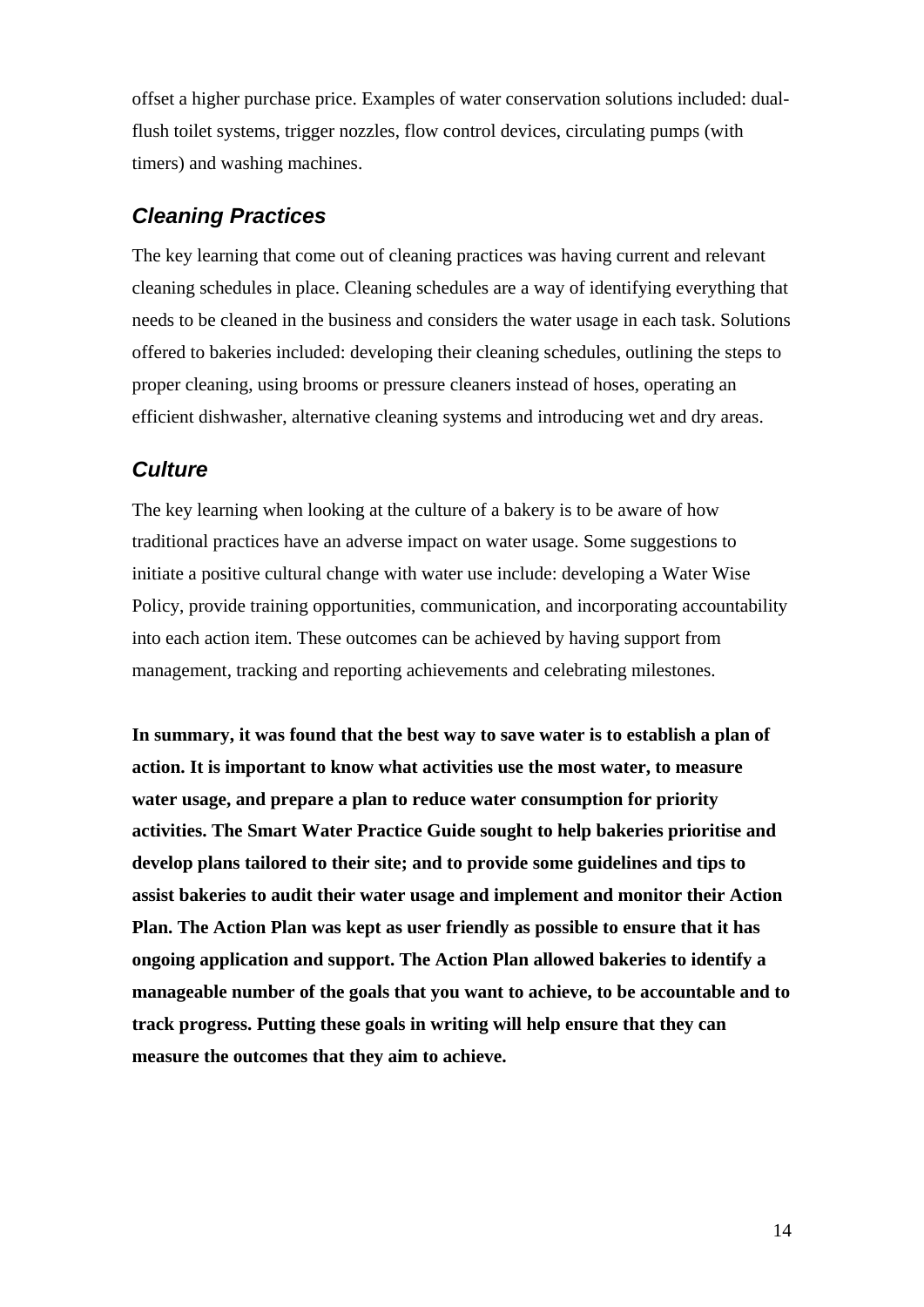## <span id="page-14-0"></span>*Spreading the Good News*

The following methods have been adopted and will be used to inform others in the community and/or industry about the Victorian Baking Industry Water Wise Project i.e.

- **Bakers will receive a Smart Water Practice Guide and they, together with their staff, will be encouraged to participate and contribute to the Project.** Case studies will be added to the Smart Water Practice Guide so that all interested parties can be informed about the initiatives that were adopted to reduce water usage and costs. The additional case studies will be downloaded from the BIAV's website or posted to interested parties so that their Smart Water Practice Guide can be maintained.
- Bakers and their staff who do decrease their demand for water and reduce costs will be **formally recognized and promoted through the state media and by presentations at their bakeries** where the public can witness their achievements and contribution to the environment and the community. Local media and the local water authority will be invited to cover these presentations. Because of staff involvement and ownership of the Water Wise Programs, it has been the case that some of the smart water practices that have been adopted in the bakery are considered and implemented in the home environment.
- The BIAV will promote the Project on its **website** and through **industry journals** as well as through the **wider media**. Award winning bakers will be asked to speak at **industry functions.**
- The Victorian Baking Industry Water Wise Project will be the benchmark for water management for the Baking Industry throughout Australia and New Zealand and the knowledge and experiences gained through the Project will **add to the information that has been documented on the Australian Baking Industry.**

## *Some Good Bakery Stories*

The BIAV and the Monash University websites will capture all the good news bakery stories as they come in. It is anticipated that they will be uploaded to the following sites. <http://www.baking.com.au/> and at

<http://www.buseco.monash.edu.au/research/centres/ascmru.php>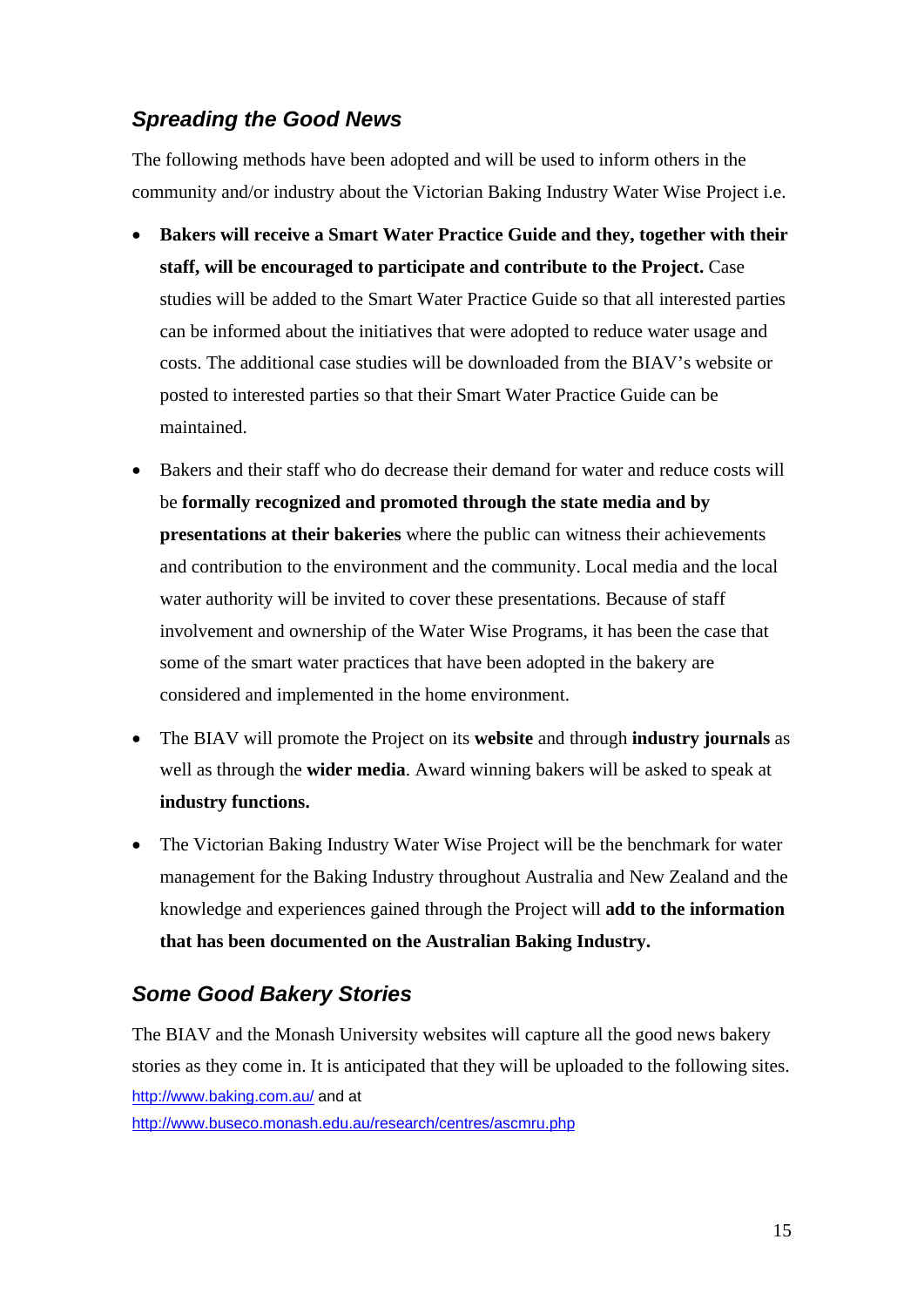# <span id="page-15-0"></span>*In the Media*

The Water Wise Project has received various forms of media attention; industry journals (Baking Business), the wider media (e.g. Herald-Sun) and the web (baking.com.au). Full details and copies of the industry articles can be downloaded from Appendix C.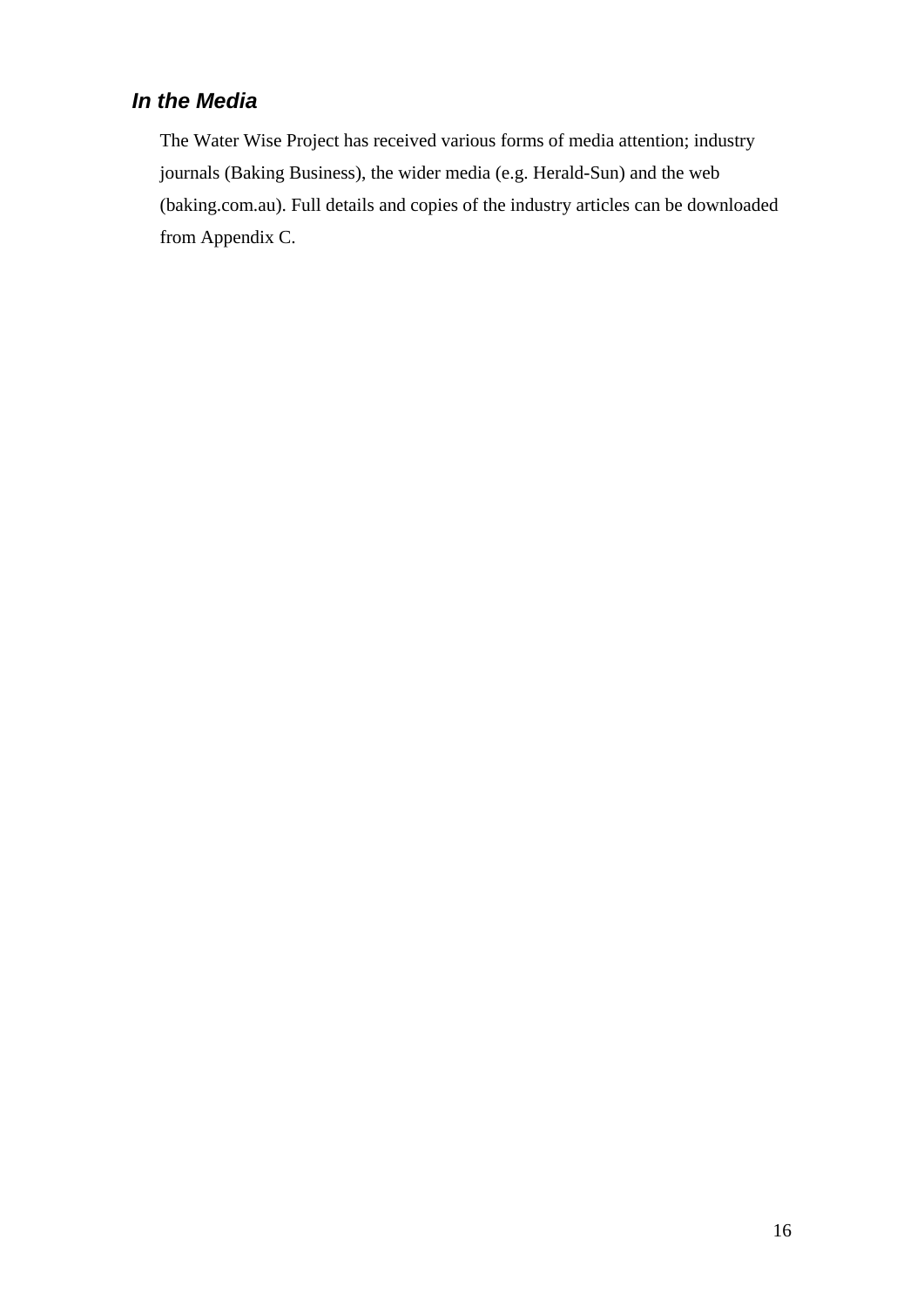# <span id="page-16-0"></span>**The Future**

It is anticipated that the feedback and recognition system in place encourages every bakery to plan, implement and celebrate water saving practices. This is achieved by completing the feedback sheet in the Smart Water Practice Guide, attaching relevant evidence and forwarding it to the Baking Industry Association of Victoria. Bakers will be recognized by staff, customers and the industry as making water savings, in providing a better environment and displaying leadership. This will make a good news story for the media.

# *Initial Feedback on the Smart Water Practice Guide*

The collated findings from the feedback sheets in Smart Water Practice Guide are captured below. Relevant updates will be made available on the BIAV's websites and in Baking Business.

| Headings                         | Comments                                                        |
|----------------------------------|-----------------------------------------------------------------|
| Information                      | The following areas were regarded as the most useful (in        |
| The areas of the Guide that were | order):                                                         |
| the most useful.                 | <b>Water Wise Checklists</b>                                    |
|                                  | Fact/Tip Sheets                                                 |
|                                  | Downloadable Tables/Forms                                       |
|                                  | Water Wise Plans and How to Prepare the Plan                    |
| Purpose for Using the Guide      | The main purposes indicated were, in order:                     |
|                                  | <b>Train Staff/Increase Awareness</b>                           |
|                                  | Develop New Systems/Procedures                                  |
|                                  | Purchase New Equipment                                          |
|                                  | It was noted in the other category that bakers would use the    |
|                                  | Guide to review their current practices.                        |
| Presentation of Information      | Scores for the usefulness of the 3 presentations were 1 or 2    |
| Tables/Forms, Checklists,        | and this was also the case for the Clarity/Understanding of the |
| Fact/Tip Sheets                  | 3 forms of presentations. The ranking was 1 is useful to 5 is   |
|                                  | not useful.                                                     |
| Format                           | The majority preferred to have the Guide in book format and     |
| Access to the Information        | electronic format, with a CD being the chosen electronic        |
|                                  | format. Most would purchase the Guide – depending on price.     |

#### **Table 3: Feedback on the Guide**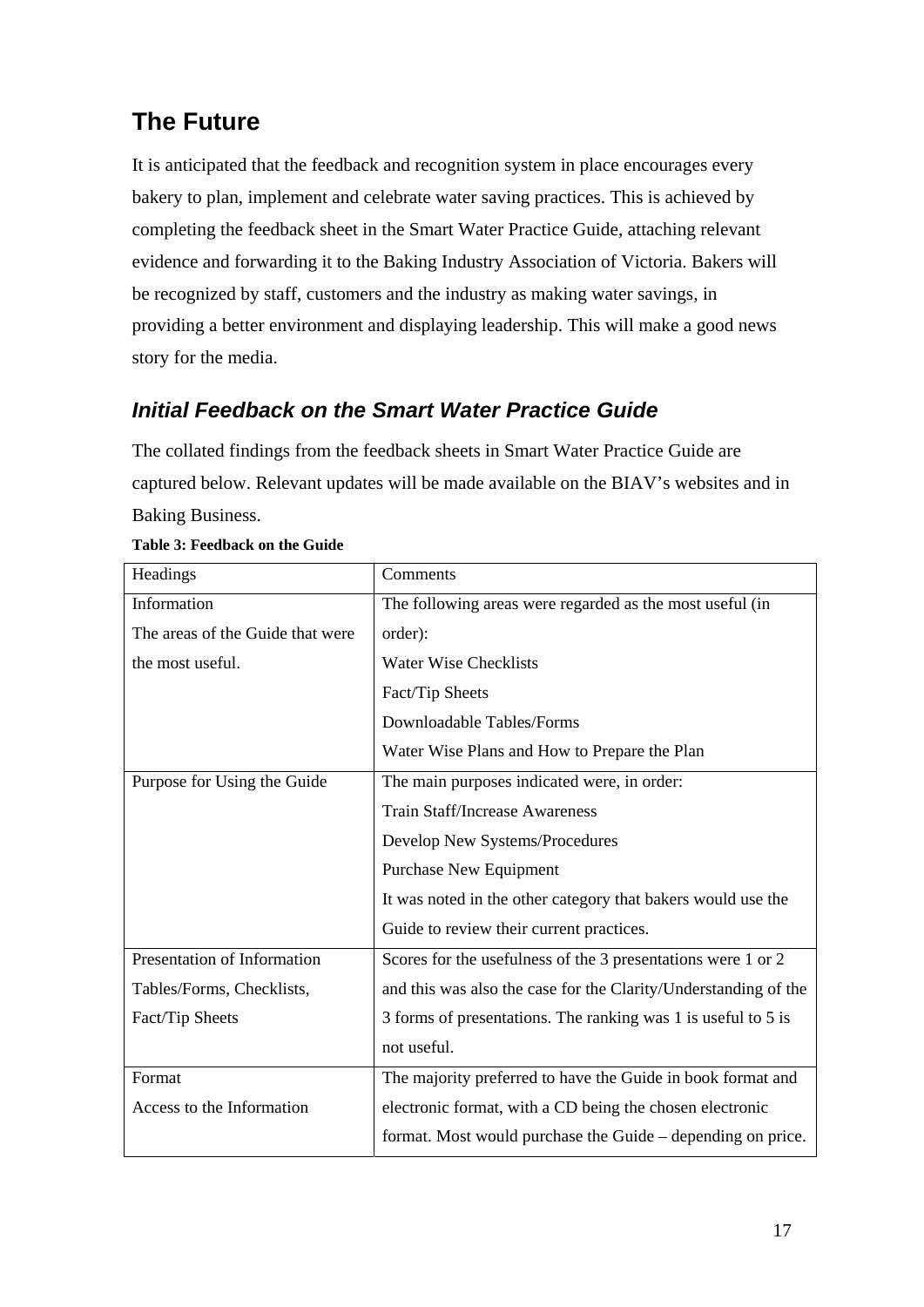### <span id="page-17-0"></span>**Relevance to Your Business**

Initial feedback on the Smart Water Practice Guide provides positive reinforcement for its practicality and relevance- *"Certainly relevant – specific to baking industry not just the general food industry". However it was felt that it was still "too early for more feedback".* 

*"The Fact Sheets, Tip Sheets and the CD were particularly useful – good for existing bakeries and good for those thinking of a new site. The "Water Wise Checklists" were also considered most useful."* 

*"There are certainly things that we can do in our bakery – it is a matter of priority and certainly water usage is a big thing in our region."* 

*"It has got me fired up about the amount of water that is wasted – not just in the bakery – but by business".*

#### **Investigation of Water Saving Initiatives**

Bakeries noted the following actions that they have undertaken or are considering:

- Spoken to OZ Tank have not proceeded in the process of evaluating if we are getting new pans or doing the cleaning of our old ones – went and saw a nearby bakery that has used OZ Tank
- Investigated green plumber site my plumber is retiring and I have to get a replacement.
- A couple of staff have been named "drip kicks" because they were caught wasting water when cleaning.
- Looking at nozzles/ regularly checking the taps.
- Pricing a dishwasher.
- *"We are now using buckets in the sink".*
- *"I have discussed the Smart Water Practice Guide with staff".*

#### **Benefits Gained**

The following comments were made about benefits gained from the Smart Water Practice Guide:

- Greatest benefit to date is the raising of awareness of water usage in bakeries.
- Reassured that it is not "too hard" or just another thing to try to squeeze into a day. Very practical advice –easy and not too costly to implement some of the water saving devices to get us going.
- Practical advice.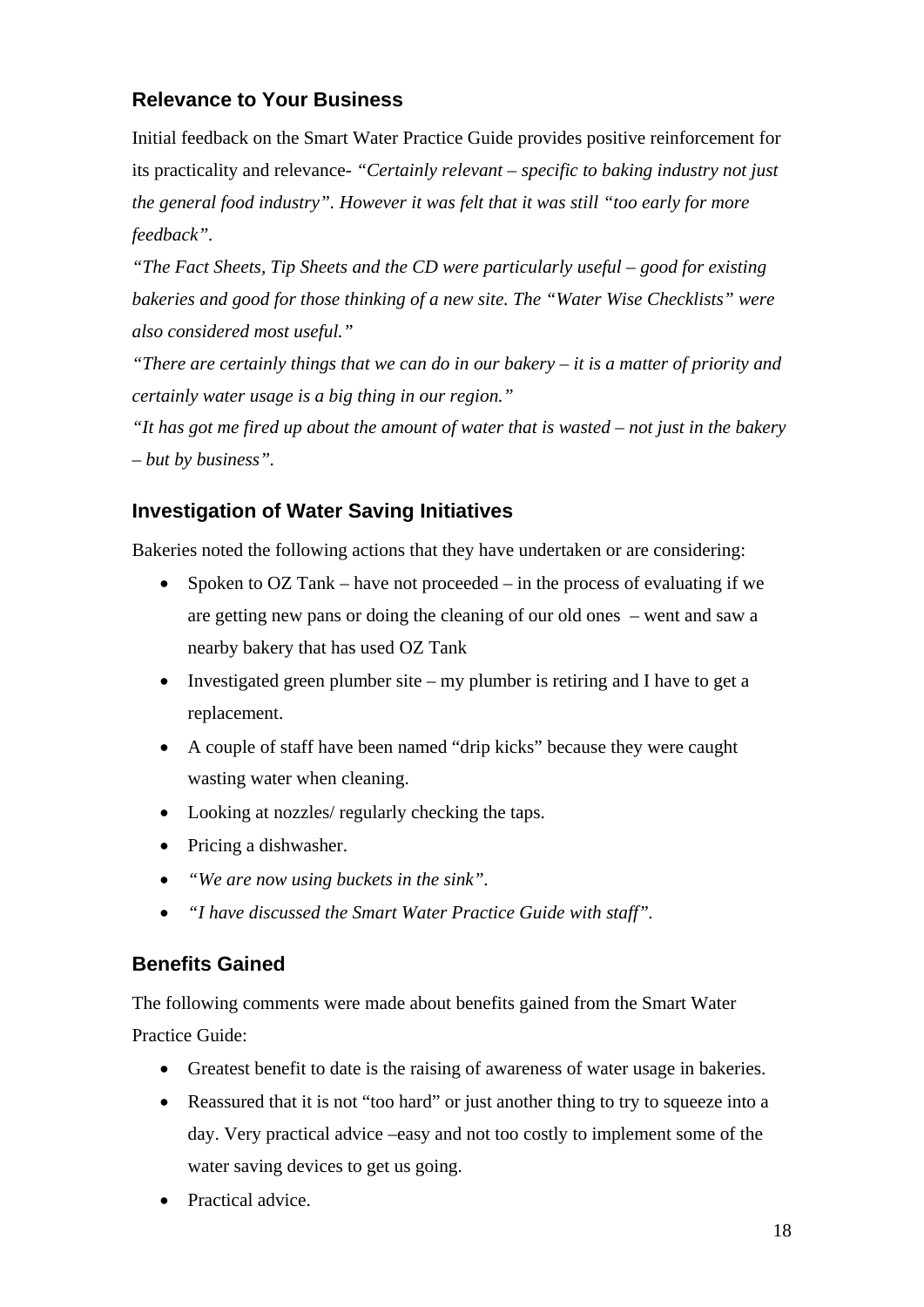• *"feel like I am making a contribution – doing my bit".* 

*"I would like to thank all involved. It is a great publication and will be of great use to our industry. It makes me so happy to see the BIAV doing something like this"*  Joyce Clarke – Associate member 2/12/2005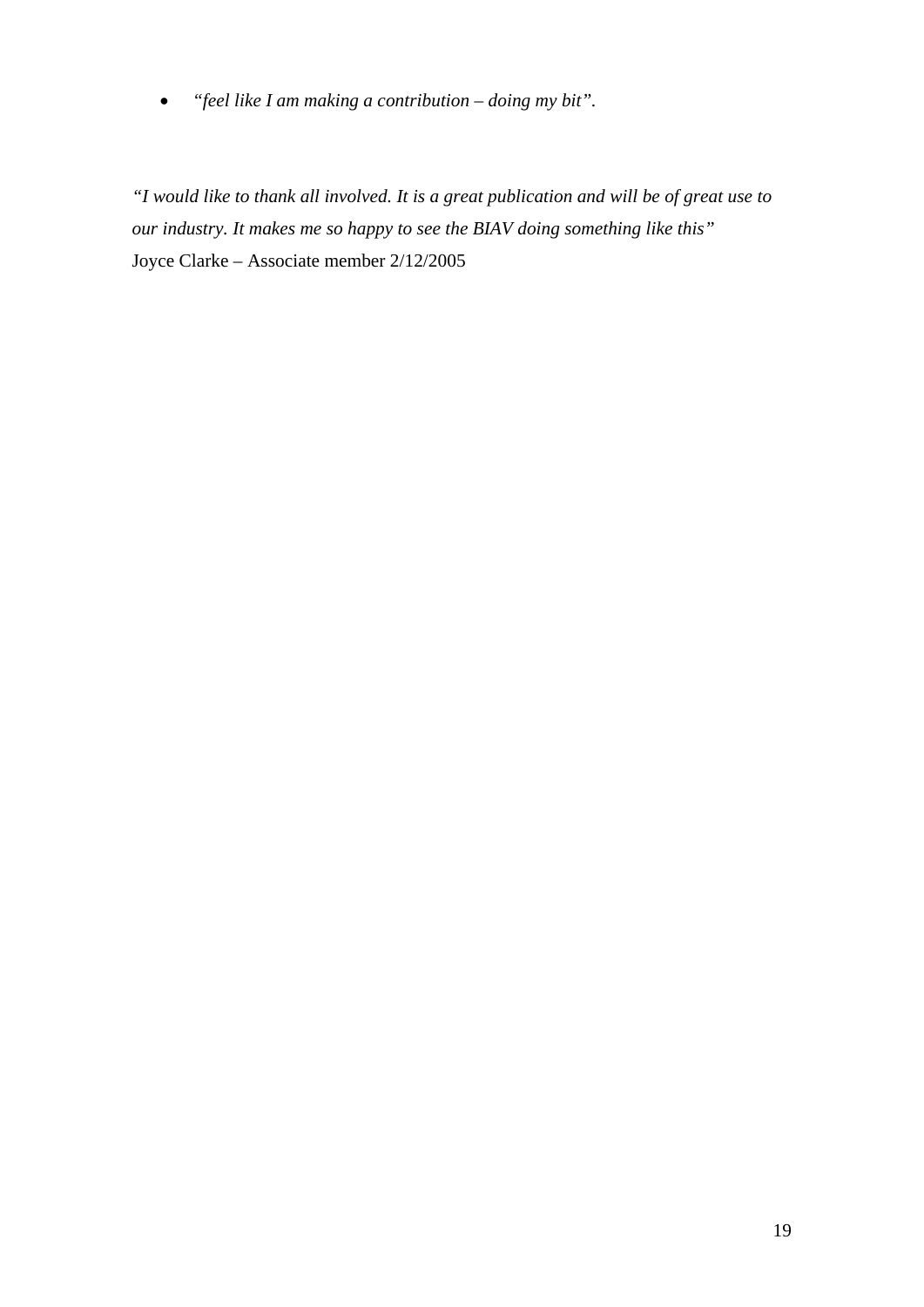# **Appendix A**

#### **Demographics of Sample**

| Bakery         | Product Category *                               | Annual Turnover ** | Flour used per week (kg)                          | No. of Employees      | <b>Business Type</b> |
|----------------|--------------------------------------------------|--------------------|---------------------------------------------------|-----------------------|----------------------|
| Site           |                                                  |                    |                                                   | (F/T equivalent)      |                      |
|                | $B - 100%$                                       | D                  | 15 tonnes of H R flour, 5 tonne<br>of Plain flour | 130                   | Wholesale            |
| $\overline{2}$ | A - 15%, B - 65%, C - 5%, D - 10%, E -<br>5%     | B                  | 80 kg                                             | 3                     | Retail/Café          |
| $\mathbf{3}$   | $B - 100%$                                       | N/A                | 300 kg                                            | 5.5                   | Wholesale            |
| 4              | $A - 2\%$ , B - 90%, D - 5%, E - 3%              | B                  | 75-80 kg                                          | 4                     | Retail/ Café         |
| 5              | $A - 100%$                                       | B                  | 1000 kg                                           | 5.5                   | Retail               |
| 6              | $B - 60\%$ , C $- 20\%$ , D $- 15\%$ , E $- 5\%$ | D                  | 200 kg                                            | 15                    | Retail/Café          |
|                | $B - 100%$                                       | D                  | 250 kg                                            | 20                    | Wholesale/ small     |
|                |                                                  |                    |                                                   |                       | retail               |
| 8              | $A - 85\%$ , B - 10%, D - 3%, E - 2%             | B                  | 1000 kg                                           | 6.5                   | Wholesale/ Retail    |
| 9              | $B - 70\%$ , $D - 10\%$ , $E - 20\%$             | С                  | 150 kg                                            | 11                    | Retail               |
| 10             | $A - 10\%$ , $B - 90\%$                          | D                  | 5000kg                                            | 51                    | Wholesale            |
| 11             | $A - 70\%$ , $B - 30\%$                          | C                  | Winter 630 kg, summer 3150 kg                     | $8$ – increasing over | Retail               |
|                |                                                  |                    |                                                   | summer                |                      |
| 12             | $A - 95\%$ , $B - 5\%$                           | D                  | 250kg                                             | 5                     | Production for       |
|                |                                                  |                    |                                                   |                       | other outlets        |
|                |                                                  |                    |                                                   |                       | /small retail        |
| 13             | $C - 100%$                                       | D                  | 2000kg                                            | 24                    | Wholesale            |
| 14             | A -- 100%                                        | D                  | 3500kg                                            | 14                    | Wholesale            |
|                |                                                  |                    |                                                   |                       |                      |
| 15             | $B - 100%$                                       | D                  | 3000kg                                            | 48                    | Wholesale            |

Explanatory Notes:

\* Product Category was described as follows:

A. Bread (includes: bread loaves, bread rolls and buns, leavened bread, fruit loaves, muffins, crumpets, breadcrumbs)

B. Cake & Pastry (includes: cakes, pies, pastries, donuts, puddings, slices, including frozen bakery products) C. Biscuits (includes: hot bake biscuits, biscuit crumbs, ice cream cones, wafers, rusks, unleavened bread)

D. Sandwiches and Salads

E. Beverages (made on site)

\*\* Annual Turnover was measured according to the following categories:

A. \$0 to \$100,000

B. \$100,001 to \$500,000

C. \$500,000 to \$1,000,000

<span id="page-19-0"></span>D.  $$1,000,001 +$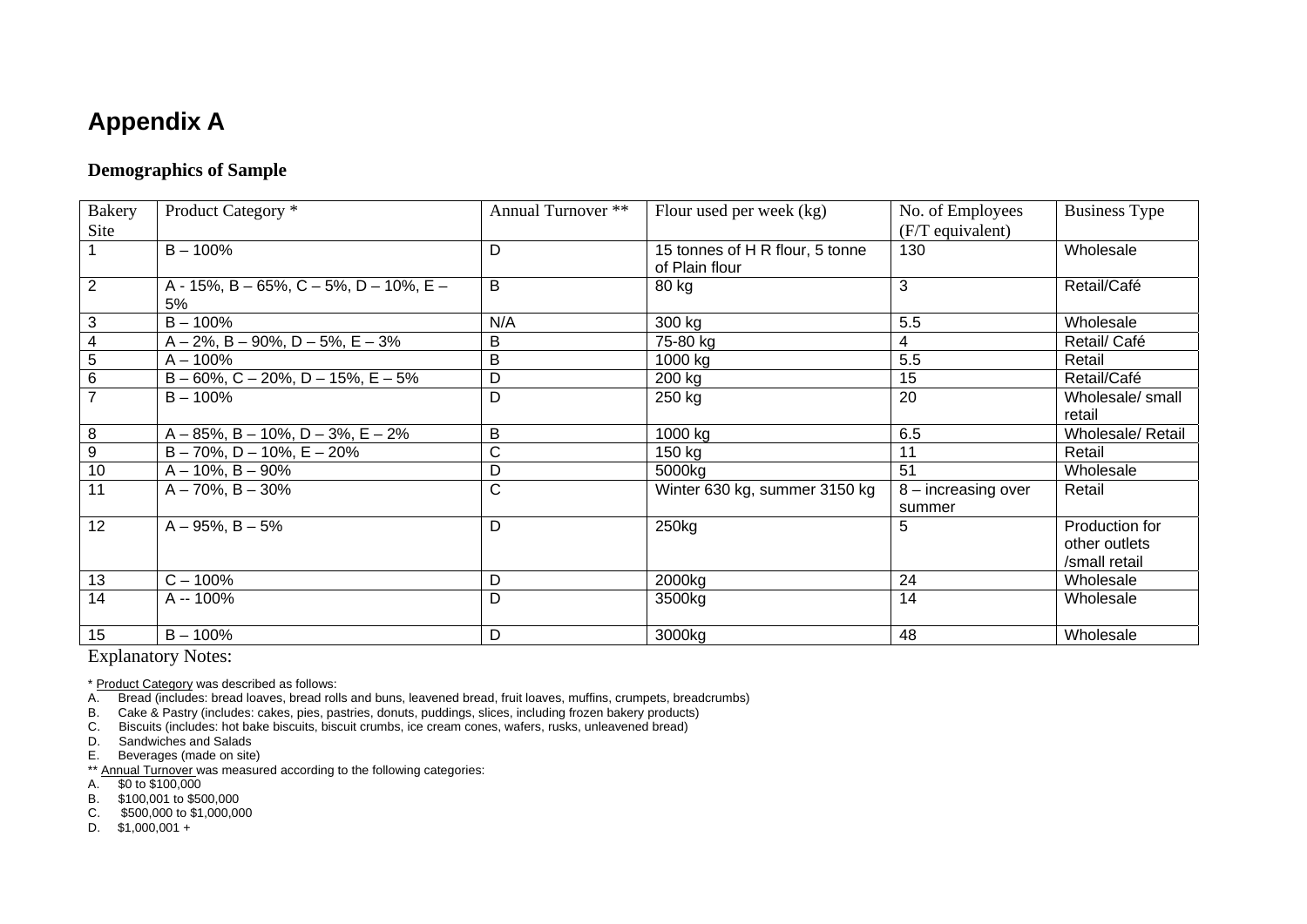# <span id="page-20-0"></span>**Appendix B**

The Smart Water Practice Guide contained samples of certificates and badges:

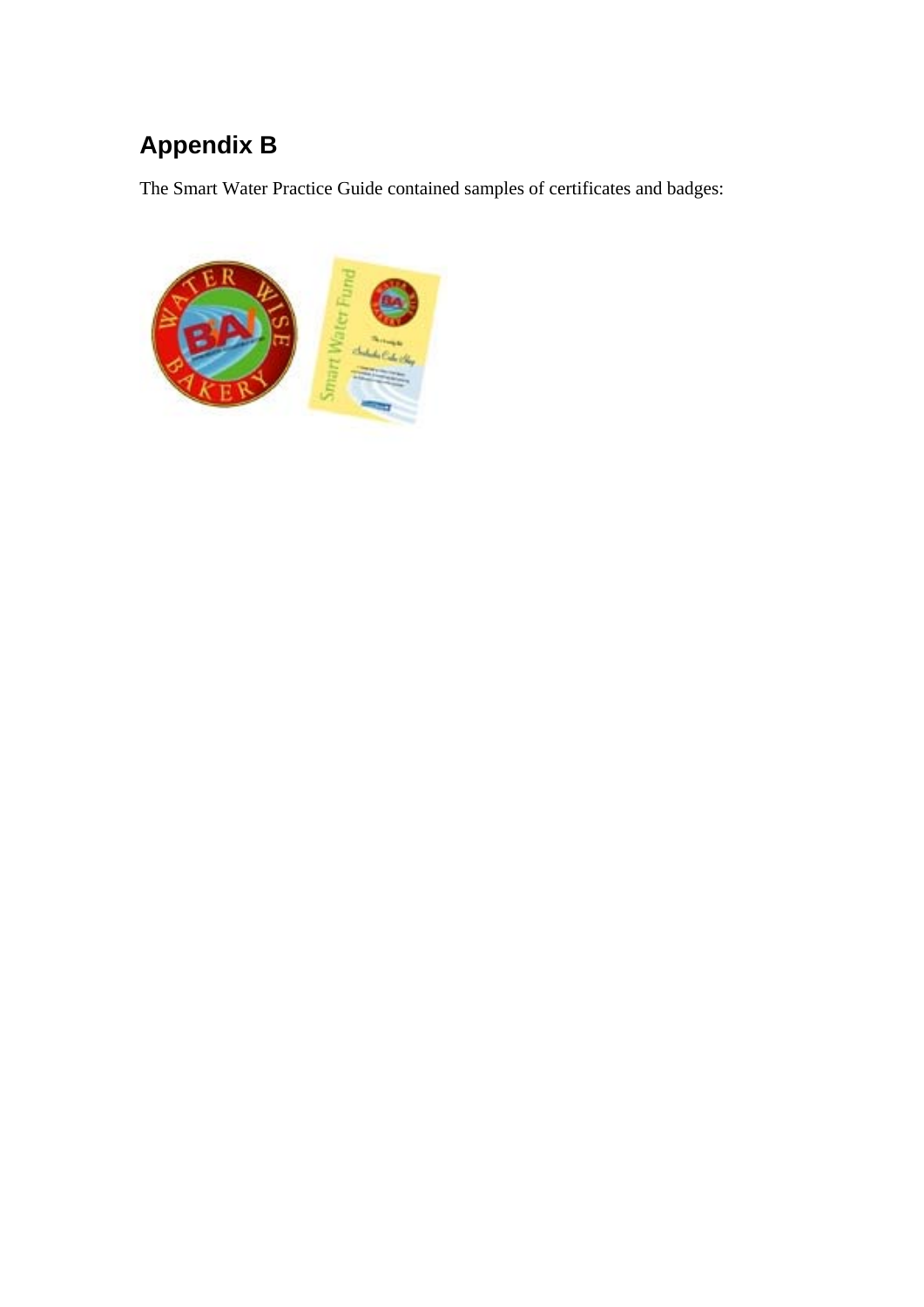# <span id="page-21-0"></span>**Appendix C**

This appendix covers stories from industry journals which are on the BIAV's website.

They can be accessed at:

[www.baking.com.au/resource2.html](http://www.baking.com.au/resource2.html)

[www.baking.com.au/bb.html](http://www.baking.com.au/bb.html)

[www.baking.com.au/downloads/c\\_study%201%20marks.pdf](http://www.baking.com.au/downloads/c_study%201%20marks.pdf)